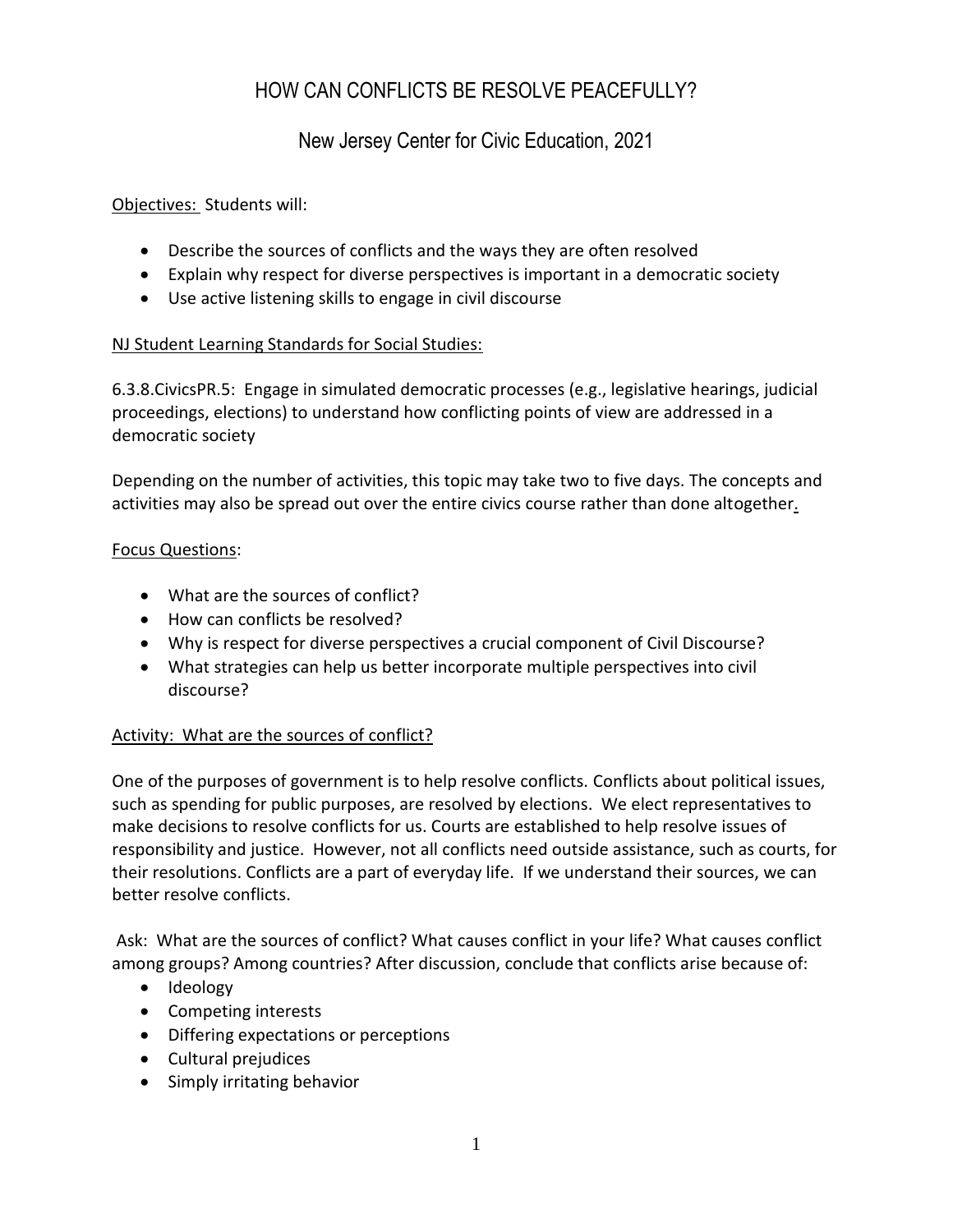- Pride—Much like the personal pride that interferes with our individual ability to step back and apologize to a friend or spouse, national pride often prevents countries from stepping back from the brink of war.
- We don't listen to each other.

Conclude: Conflicts are obviously unavoidable—just a part of life—individual and national. The issue is how we deal with the conflict.

## Activity: How are conflicts generally resolved?

Ask, "How do you resolve conflicts in your life?" Discuss and conclude:

- Fight
- Flight/Avoidance—walk away or ignore the situation
- Compromise—find a solution
- Litigation—bring to court for a judge (and sometimes a jury) to decide
- Mediation—bring in a non-biased third party to help find a solution
- Negotiation—directly discuss possible solutions

Ask: How are conflicts between and among countries resolved? Much the same ways. If we look at the history of national or international interactions over the years, we see a recurrence of conflicts, which are sometimes resolved by diplomacy or negotiations, but more frequently lead to violence, wars, riots, strikes or other less peaceful processes that are costly in terms of lives, property and social progress. While conflict may be an inevitable part of national as well as personal life, its escalation to violence is not. If we can understand the sources of conflict and develop skills to deal with conflict constructively and nonviolently, we may be able to resolve the underlying causes of conflicts rather than escalating them-whether the disputants are siblings, neighbors or nations.

Review each method and discuss the resolution:

- Does fighting resolve the conflict to the satisfaction of all parties? Rarely, only the winner—whether a student or a country in a war
- How about walking away or avoiding the conflict? Usually just postpones it. The parties continue to carry the heavy baggage of the unresolved conflict.
- Compromise—yes if the compromise is something that all parties can live with
- Litigation—This is the method established by governments to resolve conflicts peacefully. A judicial system of courts is established where impartial judges render legally enforceable decisions about conflicts, such as who owns something or how much is owed to somebody, etc. There are winners and losers but it many cases, litigation or going to court is the best method for resolving a dispute.
- Mediation—the mediator is either impartial or selected by the disputants to HELP them come to a resolution, often used in international tribunals.
- Negotiation—disputants discuss and agree—all sides should be satisfied or at least willing to live with the results (E.g., treaties, legislative compromises)

Ask your students what comes to mind when they hear the word, "conflict"?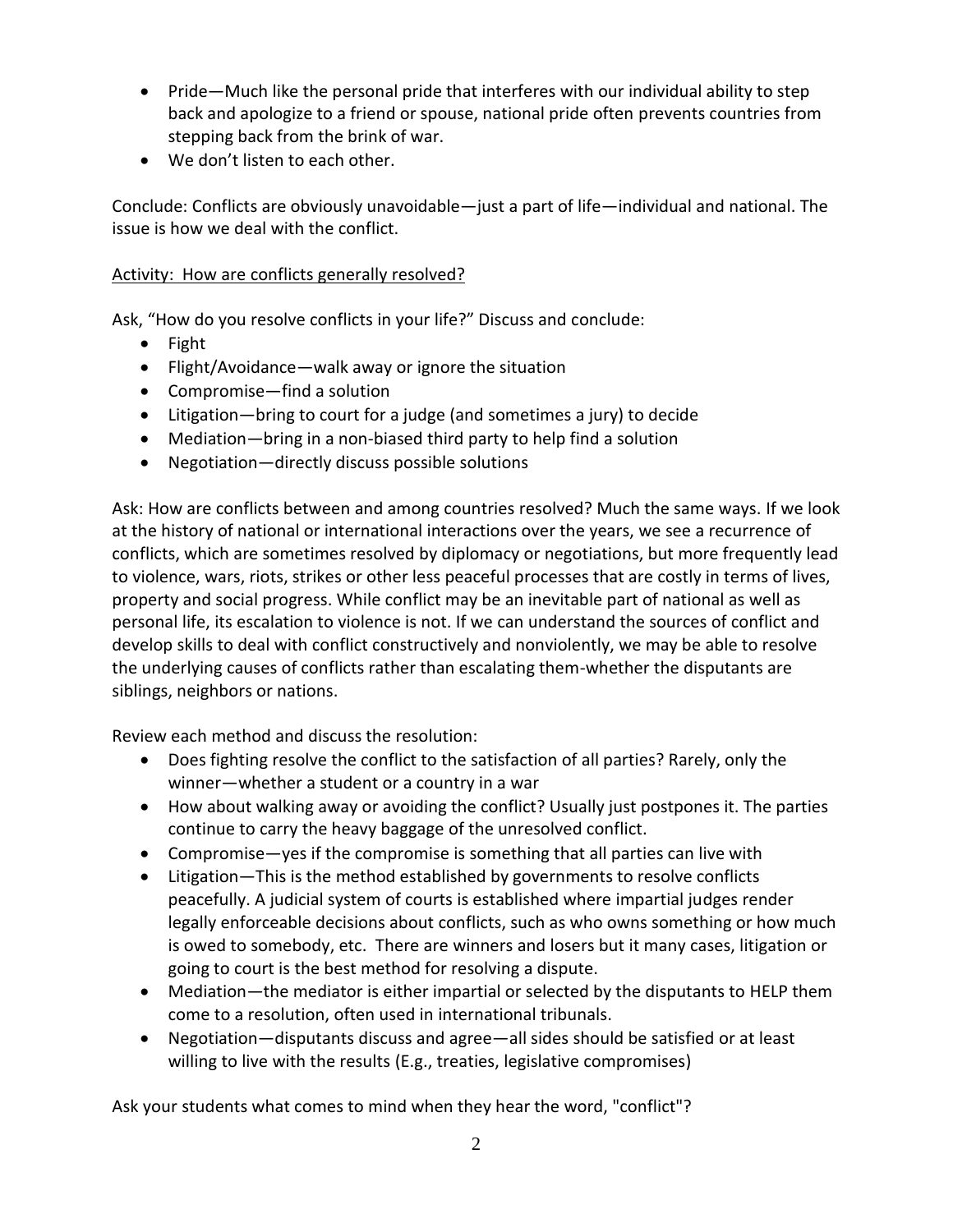Most responses will undoubtedly be negative, such as wars, violence, yelling, anger, etc. Perhaps there might be few more positive responses, such as change, problem solving. After listing all of your students' responses on a chalkboard or whiteboard, circle all of the "negative" responses and discuss why there are so many negative views of conflict. Then discuss the positive words and why students associate them with conflict. Conclude that, although conflicts may be unpleasant, difficult, painful and even violent, they also serve useful purposes, such as spurring creative thinking and helping to solve problems.

The English word, "conflict," is from the Latin, "conflictus," which means the act of striking together. This derivation is fairly straight forward, since conflicts involve people clashing. However, compare this meaning with the Chinese characters for "conflict," which are "danger" and "opportunity". We usually see the danger, but not the opportunity.

#### Activity: How can conflicts be resolved peacefully in a democratic society?

Background: The Harvard Negotiation Project. *Getting to Yes,* based on the experienced of conflict resolution practitioners, suggest the following steps for resolving conflicts peacefully:

- Recognize emotions and avoid having them interfere
- Use active listening skills
- Identify the underlying interests
- Seek (Brainstorm) possible solutions
- Use objective criteria to evaluate possible solutions
- Identify solutions that all parties can accept (meet common interests)
- Agree on the best solution and to come back to the problem if the solution does not work
- Look long-term to preserve the relationship.

Classroom Activities to develop conflict resolution skills:

#### **1. Recognize emotions and avoid having them interfere.**

Fisher and Ury at the Harvard Negotiating Project note that: "Emotions on one side will generate emotions on the other. Fear may breed anger, and anger, fear. Emotions may quickly bring a negotiation to an impasse or an end." To avoid this, they suggest explicitly acknowledging emotions, "theirs and yours," and recognizing them as legitimate; allowing the other side to let off steam and not responding to emotional outbursts.

Focusing on the issues causing the conflict rather than the people involved or any hostility, fear or dislike is clearly more difficult than it sounds. If you are upset with another person, it is difficult to put your emotions aside. However, that is exactly what needs to be done. Step back and recognize and understand your emotions and those of the disputing parties. Is it fear? Is it anger? What has caused these emotions to exist? Acknowledge the emotions (again, yours and theirs) as legitimate. Don't pretend that they don't exist.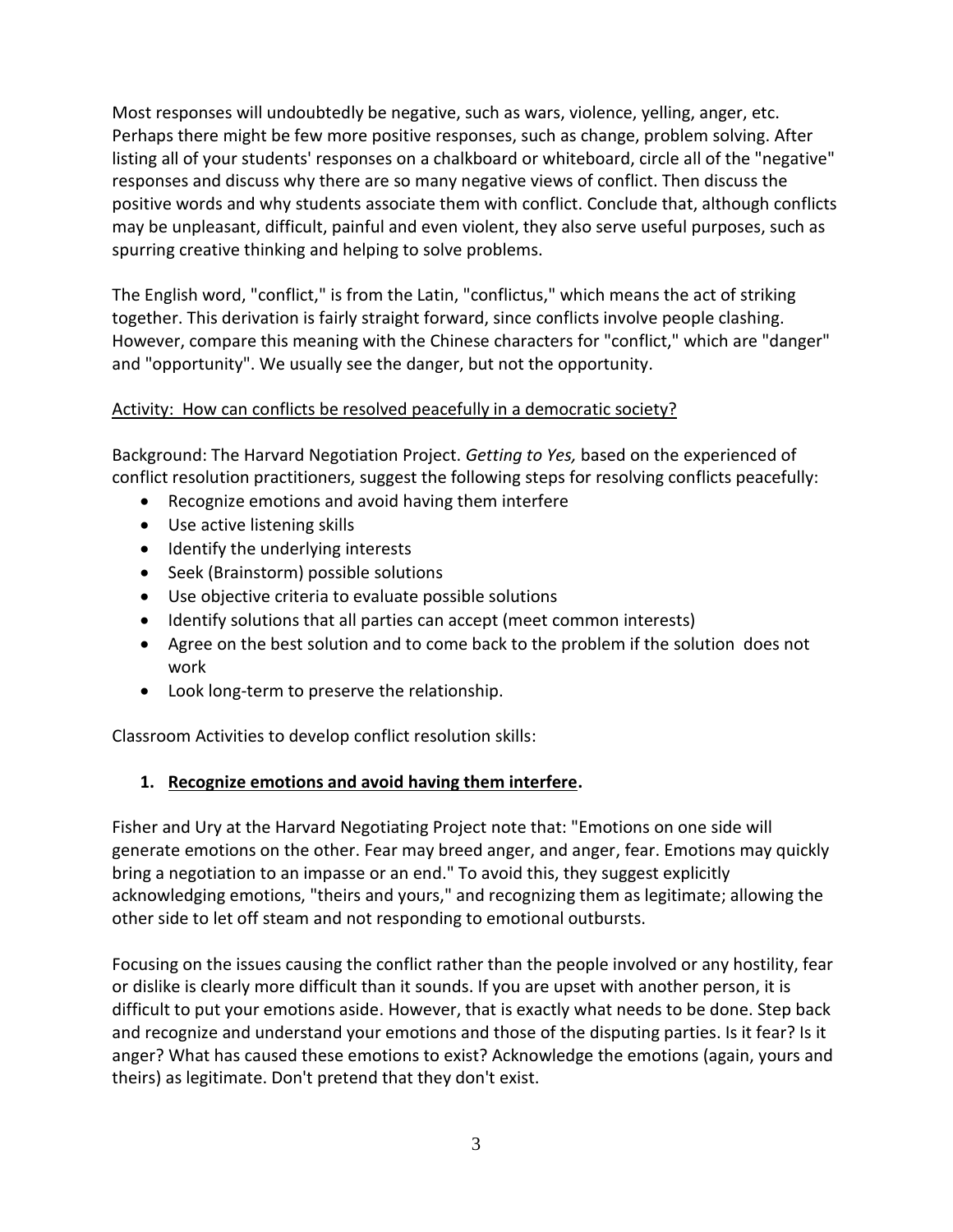For example, instead of yelling, "I hate you," which escalates a dispute to a totally emotional level without any understanding of the issues, explain that "I hate when you dismiss what I have said without even considering it because it makes me feel bad," which identifies both your emotions and the problems and enables a discussion to follow on the issue rather than just raw emotions. It may be difficult to acknowledge your fears or anger, but they will interfere less with the negotiations once they are acknowledged. Similarly, it may be difficult to listen to the person with whom you are having a dispute tell you how angry he or she is or how unfair he or she feels you have treated him or her. However, by allowing the emotion to surface and to be expressed, the air can be cleared and the disputants can focus on seeking ways to resolve the substance of their conflict.

#### Triggers Activity:

Triggers are verbal or nonverbal behaviors that result in anger or other negative emotional reactions and interfere with the communication between two (or more) people.

Directions: Ask students to consider and answer:

- What are trigger words for me?
- What kind of body language is a trigger for me?
- How do I know when I'm angry?
- How do I react to my triggers?

Debriefing:

- Do we see any common themes?
- It's important to recognize when someone's behavior is angering you and to AVOID body language or Words that will trigger conflict.
- It's also important to recognize when you are saying or doing something that is triggering someone else (pointing, etc.) and AVOID such statements or actions.

#### **2. Active Listening**

Civil Discourse requires that we actively listen in order to understand. The biggest communication problem is that we listen in order to reply rather than trying to understand.

What is active listening?

- If I make eye contact, do you know that I understood what you said?
- How about if I nod? If I shake my head?
- How about if I say "Yes" or "no"? Maybe
- What about if I ask a question? Shows maybe what I didn't understand.
- How about rephrasing or paraphrasing? Then you know what the other person actually understood.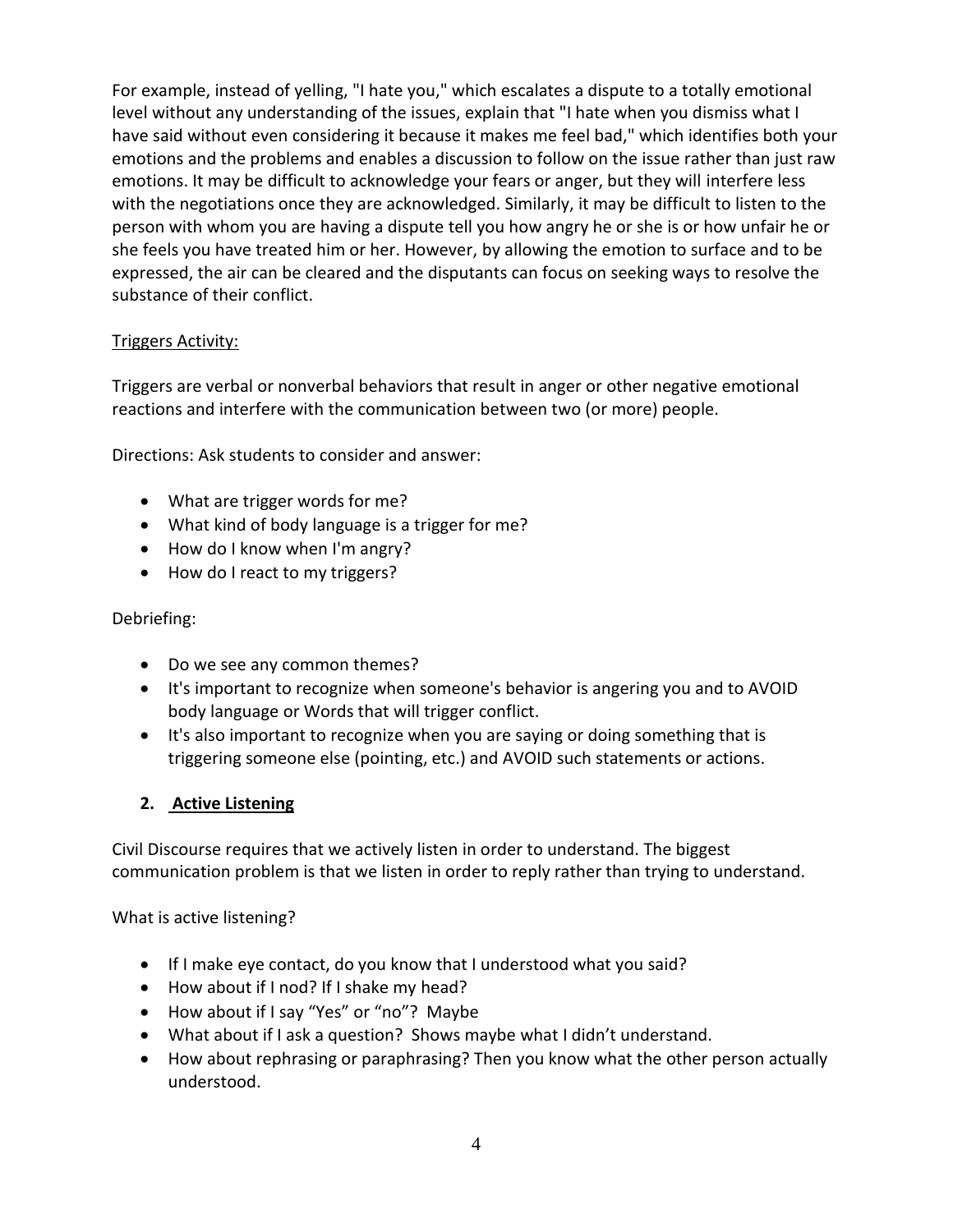#### Active Listening Activity: "Do I Understand You?":

Directions:

- Select a controversial issue-gun control, abortion, gay marriage, immigration, or brainstorm with your students to pick an issue that interests them
- Place four chairs in front of the classroom.
- Form teams of two students to argue the same side (Ask for four volunteers or pick them)
- Have students who will be arguing the same side sit next to each other across from the team of students arguing the opposing side of the issue
- Select one side and a particular individual to start the discussion
- No one should interrupt
- First person from the state viewpoint.
- Before the person across from him or her on the opposing team can respond, he or she must in some way restate his or her understanding of what has been said, by asking a question, restating what has been said, or paraphrasing what he or she has heard using phrases such as, "in other words ... , you are saying .... ", "so your point is ... ")
- Then, the person from the opposing team may state his or her viewpoint
- After both members of both teams have gone back and forth four times, other students from the class may be assigned to continue the discussion until the entire class has been involved.
- Alternatively, the original four students may demonstrate this process for the entire class.

Debriefing:

- With each set of questions and paraphrasing, the issue is clarified.
- The activity hones in on possible definitional problems that may stand in the way of understanding each other.
- The active listening also helps to lead toward possible resolutions.
- We usually are busy thinking of responses to others rather than carefully listening to what has been said and providing feedback about what we heard.

## 3. **Identifying the underlying interests**.

Separating interests and positions--what you are asking for, what you are saying, what you think you want– from interests--you're underlying needs, whether they're economic or emotional. Positions may be totally opposing but if you get to the underlying interests, there may be some shared interests. For example, a landlord and tenant may have different positions about the amount of rent that should be paid but both want the apartment well maintained and the stability of a continued relationship..

#### Identifying Underlying Interests Activity: "John and Matt at the Locker"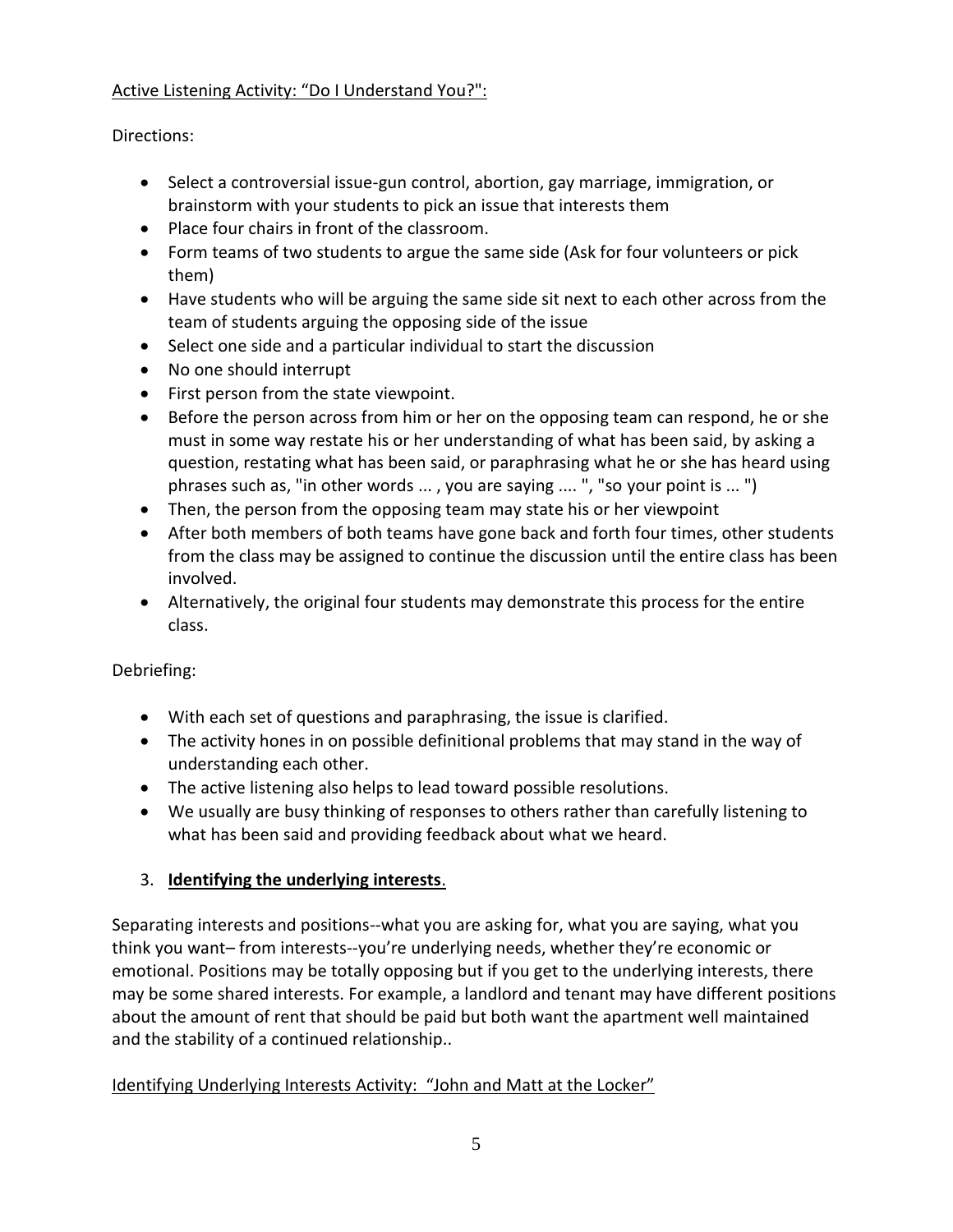#### Hypothetical:

John and Matt go to a crowded high school. They have been assigned to share a locker because there are only a limited number of lockers available. They are both on the wrestling team and also have some classes together. They have known each other since grade school and hang out with the same crowd. John often borrows items that Matt has put in the locker-a book for class, a comb for his hair, gum, a CD, a pen or pencil. He frequently forgets to return what he borrows until Matt reminds him. One day after John borrows a CD, Matt shouts at him: "Start bringing your own stuff to school." John promises to do so but a couple of days later he asks to borrow a book for class. Matt slams the locker door and shoves John, shouting, "I've had it with you, man. Quit bugging me! Don't ever ask me for anything again!" John lunges back at Matt and punches him. A teacher steps in to break up the fight and both boys are sent to the principal's office.

#### Directions:

- Divide half the class into groups of two to roleplay Matt and John.
- Divide the other half into groups of three to roleplay Matt, John and the principal.
- Identify the underlying interests
- Brainstorm solutions
- $\bullet$  Evaluate the solutions

#### Debriefing:

After allowing the groups of students to roleplay for approximately ten minutes, ask members from each group to list the interests and possible solutions and write them on a board or chart.

- What are the underlying interests of Matt and John?
- What are some possible solutions?
- How realistic and workable are the solutions?

Since John and Matt are friends, they should both have an interest in continuing their relationship. They also have a mutual interest in solving the locker problem. The possible solutions might include: asking to be assigned other locker partners, agreeing that they will not borrow any of each others' belongings in the locker, setting aside specific space in the locker for each of them. Your students will probably have more creative ideas. It is important for your students to brainstorm without evaluating the possible solutions and then to consider all of the possible solutions side-by-side. List all of the possible solutions raised in the groups and have the entire class evaluate them.

As part of the debriefing, compare the process and results in the direct discussion between Matt and John and the one with the principal. From an early age, we teach young people that conflicts are mostly resolved by authorities: parents, teachers, leaders; or by a judge, police officer, boss, director or president. It will be interesting to compare the results of a resolution by an authority (the principal), or with the aid of a third-party {the principal as a mediator), or by the students themselves. The authoritarian solution might be the same as what the boys might agree upon (no borrowing or different locker partners), or it may involve punitive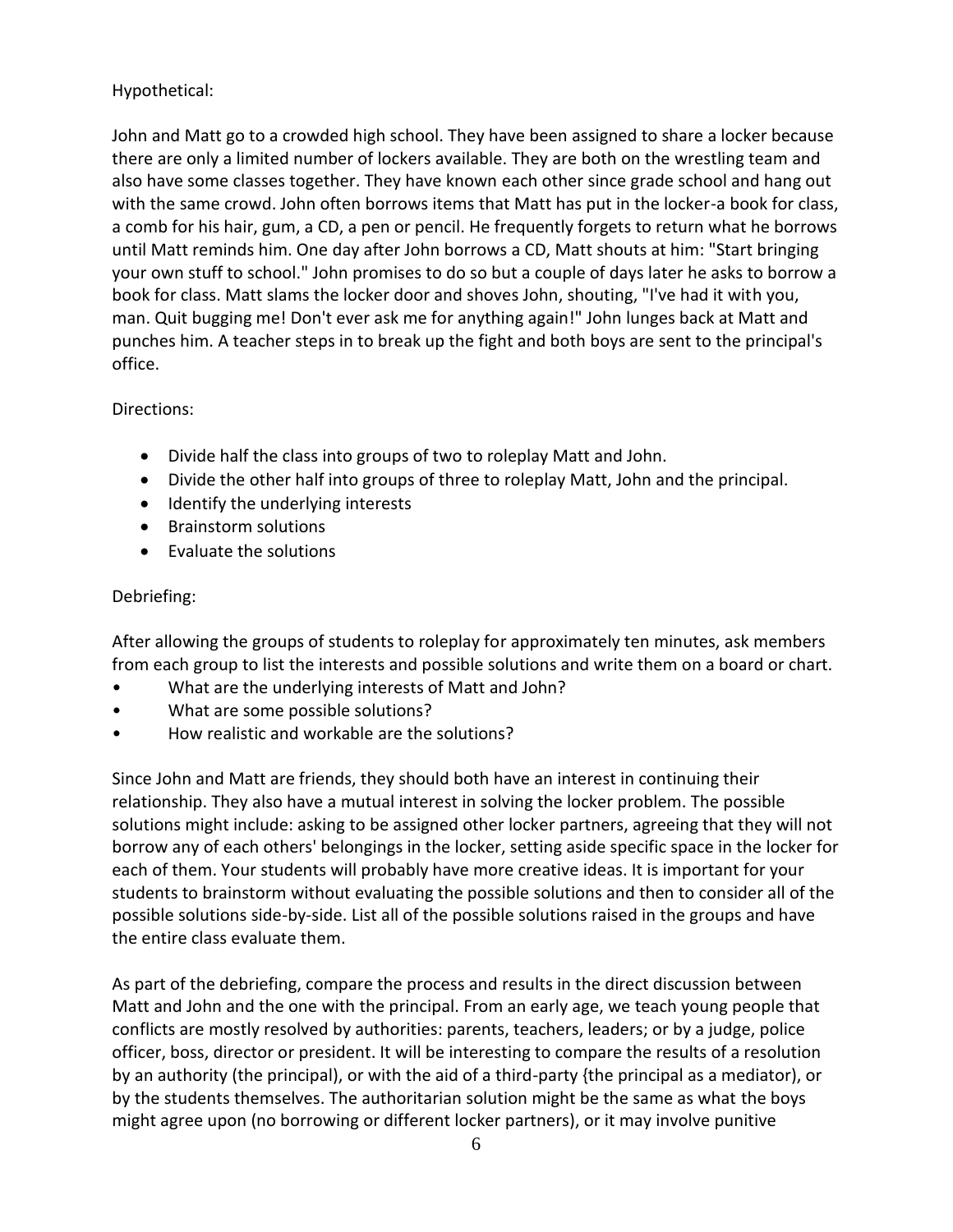measures. Ask the students playing the roles of Matt and John how the felt about the solutions and see if there is any difference between those solutions that were generated by the two boys and the ones imposed by the principal.

### **4. Negotiating**

Students can negotiate using the skills that your students have practiced. Negotiations are simply discussions between two or more parties with conflicting interests. The steps include the following:

- The disputants agree to ground rules: they will avoid triggers, put-down, interruptions and other language or behavior that will interfere with the negotiations.
- Each side tells the story from his or her perspective
- The disputants use active listening skills
- The disputants identify the issues and interests.
- They brainstorm possible solutions without judging them
- They evaluate the options, using objective criteria.

#### Negotiating Activity: "Going to the Cleaners"

#### Hypothetical:

Ken Jones had bought a \$250 sports coat last year. This was a lot of money for him. He had worn it several times, but it was still relatively new. It was his favorite sports coat. He brought it to Ace Dry Cleaners to have it cleaned. When Ken picked up the jacket at the Ace Dry Cleaners, he found a fairly noticeable cigarette burn that hadn't been there when he brought the coat to the cleaners and he does not smoke. Ken asked the cleaners to pay him \$250 for the ruined sports coat. Ace denied that he was responsible for the burn because there was a no smoking policy at work and no one smoked. He refused to pay. Ace also argued that the coat was used and was no longer worth \$250. Ken countered that he would have to pay at least \$250 to buy a similar coat.

Directions:

- Divide into pairs (or add a third person as an observer)
- Assign or select roles as Ken or Ace.
- Play your roles as Ken (whose jacket has a burn hole in it) and Ace (the owner of the dry cleaner). The observer takes notes on the process and results.
- Use active listening skills.
- Identify the underlying interests of Ken and Ace.
- Brainstorm at least three possible solutions
- Identify objective standards and evaluate the possible solutions.
- Try to come to a resolution that meets the most important interests of both parties.

Debriefing: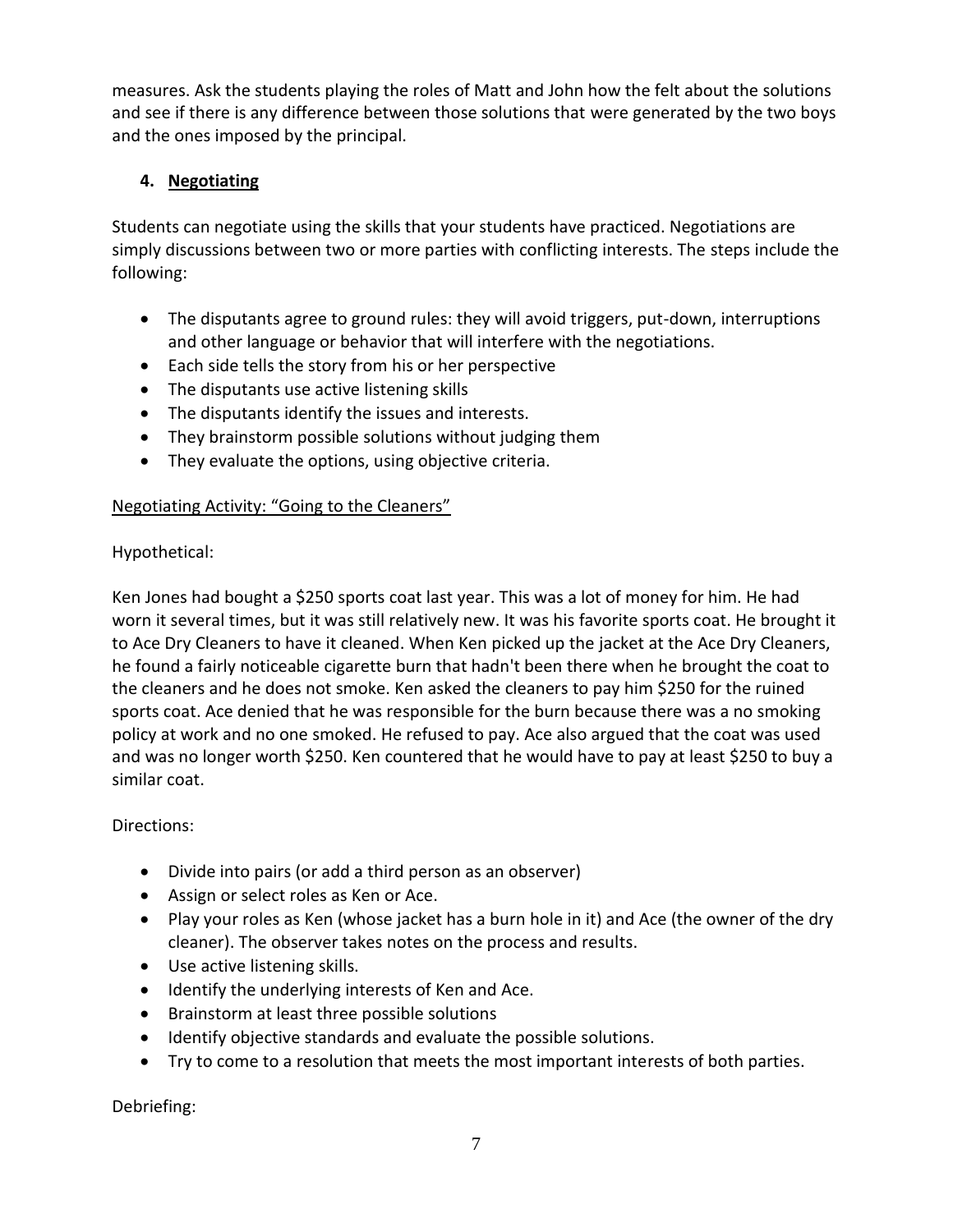- What is the issue?
- What are the interests?
- What are the possible solutions?
- What are some objective sources for evaluating the possible solutions?
- Who was able to resolve the dispute?
- For those unable to resolve the dispute, what were the impediments?
- For those who resolved it, what were your solutions?
- Do these solutions look workable? Evaluate them one at a time.
- Can they be enforced without the help of outside person?
- What is the benefit of working out solution themselves rather than going to the police, a judge?
- Could an outside person help to resolve the dispute?

#### **5. Mediation**

Mediation involves a third-party, with no interest in the dispute, who helps the disputants to come to a resolution. It allows the conflict to surface and be managed and directed toward resolution. The role of the mediator is not to decide what the best solution is but to help the disputants come to a resolution. It still enables the parties to frame their own agreements. It can produce creative, value-added solutions that are durable and may "enlarge the pie" and assist in continuing relationships.

When is a mediator necessary? If direct negotiations do not work, a mediator might help to focus the discussion on interests, options and criteria. A mediator may be necessary when the parties are unable to separate their emotions from the problem, when the issue is highly controversial, when the parties have uneven bargaining power, and when the parties are unable to identify the issues or their interests. Where parties are willing to talk with each other and situation is sufficiently calm, negotiation is more likely. Where issues are complex, parties are unwilling to talk or situation is hot or emotional, mediation is probably necessary. For example, mediation is sometimes used in divorce proceedings because the parties are sometimes very emotional. Mediation is also used in complex environmental cases that require a great deal of expertise on the part of the mediator. Mediation may help to even the playing field when one party has a great deal of bargaining power.

#### Mediation Activity: "The Noisy Neighbor"

## Hypothetical Facts:

Cora lives in a duplex on a quiet street in Shortville. She has enjoyed living there for several years. The house is on a bus line and close to a grocery store. Several months ago, George, a father with two teenagers, Louis and Ana, moved into the upstairs apartment. Now there is a lot more noise in Cora's building. Some evenings the noise makes it impossible for Cora to get to sleep. Cora wants to get along with her new neighbors, but several times she has had to talk to George about the noise. George considers Cora to be a complainer. He knows that the kids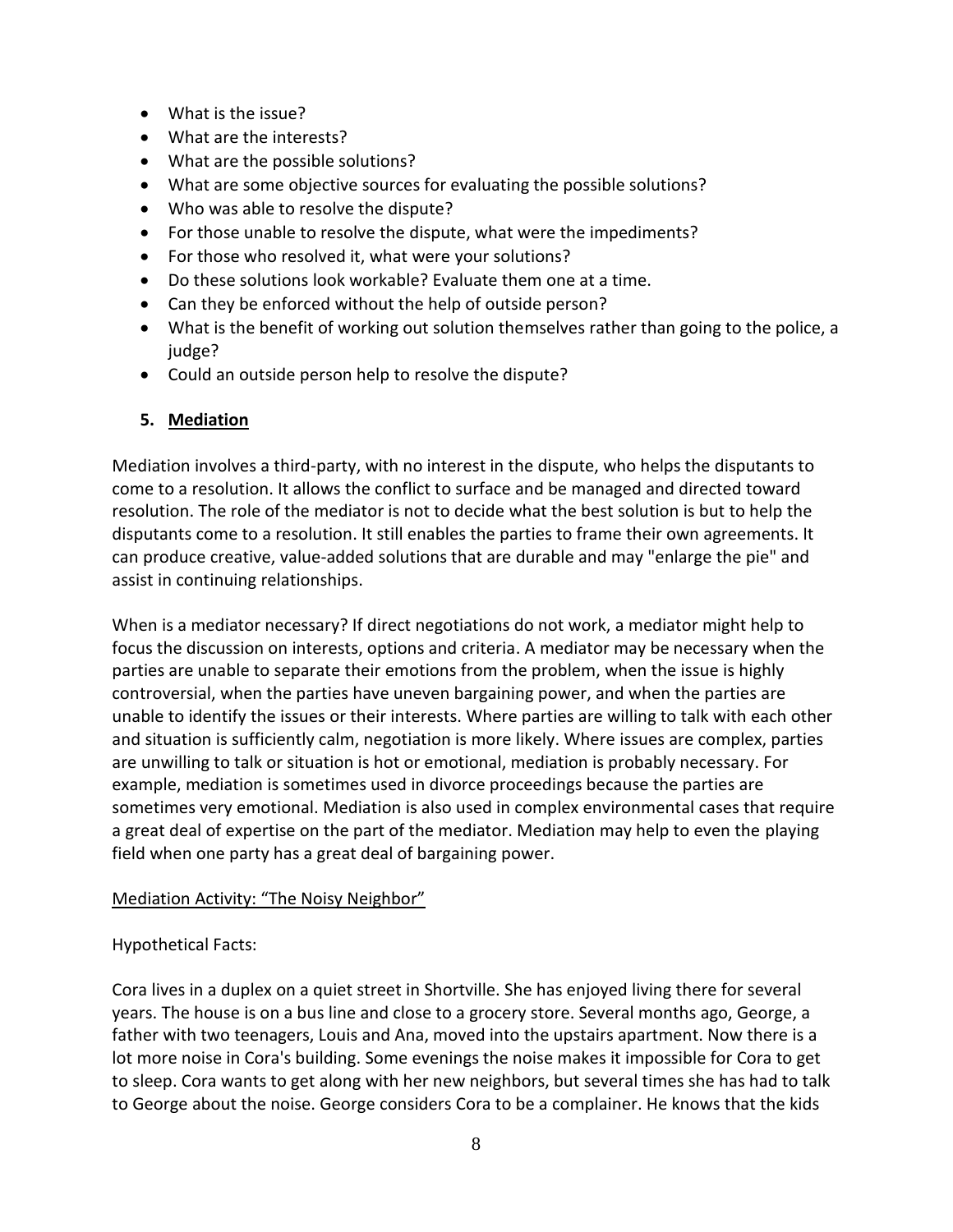should be quieter, but he does not like to keep after them about it. Last night Louis came home with a friend from a party around 3:00 a.m. and made a lot of noise in the hallway. Cora was so frustrated that she opened the door and started yelling at the kids. Her yelling triggered Louis' anger and without thinking, he picked up a broom that was in the corner of the hallway and shook it at her. The broom hit one of the little windows in Cora's door and shattered it. Cora called Louis a juvenile delinquent and vowed to call the police.

Directions:

- Divide into groups of four (Cora, George, Louis, and an observer); or five (Cora, George, Louis, a mediator and an observer).
- Assign or choose roles
- Acknowledge any emotions
- Identify the issues and interests
- Brainstorm possible solutions
- Evaluate each solution
- (Mediator helps) the parties to find a resolution agreeable to all
- Observer takes notes on the process and results

Debriefing:

- Did the mediator introduce everyone and set the ground rules?
- Did the mediator help the disputants to acknowledge their emotions? Did they avoid triggers?
- Did the mediator help the disputants to identify interests and issues? What were they?
- Did the mediator help the disputants to generate options? What options were generated?
- What objective criteria were used to evaluate these options?
- Which groups were able to resolve the dispute?
- For those unable to resolve it, what were the impediments?
- For those who resolved it, what were your solutions?
- Do these solutions look workable?
- Did the mediator help to resolve the dispute? How?
- What is the value of having a mediator help disputants resolve their conflict?
- What is the value of having the disputants resolve their conflict by themselves?
- What would probably happen if these disputants were unable to resolve their conflict?

Invent your own hypotheticals or use a fact pattern based on real life.

From: *Conflict Resolution and United States History* (NJ Center for Civic and Law-Related Education, 2008)

#### Why is respect for diverse perspectives a crucial component of civil discourse?